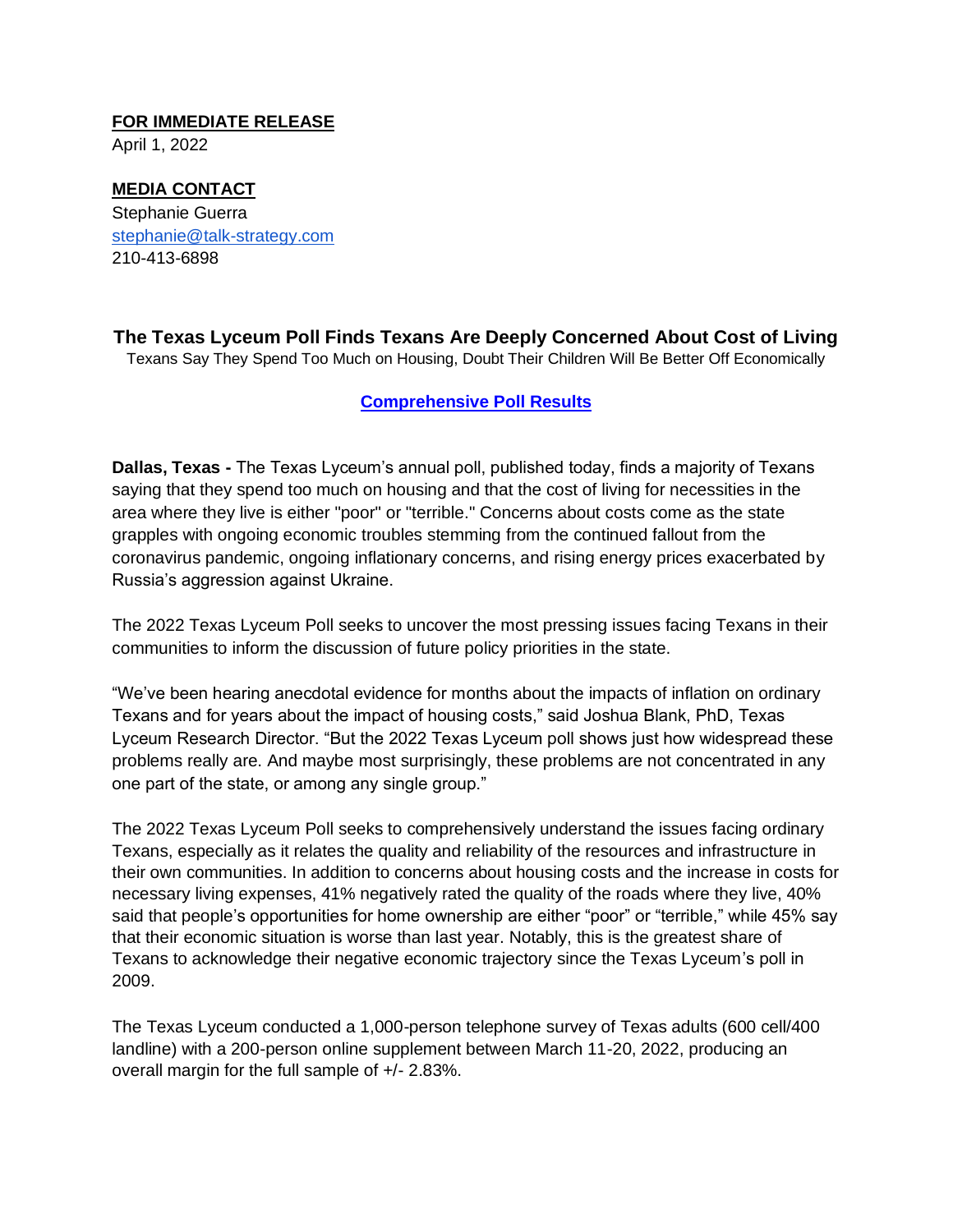"In this era of greater connectivity, The Texas Lyceum remains solutions-oriented through dynamic discussions with various voices and the release of our annual poll results," said Sarah Jackson, President of The Texas Lyceum. "We will continue to support and guide Texans with factual information that can help us all better understand, and serve, the ever-changing landscape of diverse constituents in Texas."

## **Overall, Texans' top concerns:**

- 41% of Texans cited an economic concern as the most important problem facing the country (the economy: 17%; inflation/rising prices: 17%; and energy/gas prices: 7%)
- 26% said the same about the most important problem facing the state of Texas (inflation/rising prices: 9%; energy/gas prices: 9%; the economy: 8%)
- Only 27% of Texans believe that their children will be better off economically than they are now, down 7 points from 2021, and the lowest-recorded measure in Texas Lyceum polling going back to 2007. The plurality, 35%, believe that their children will be worse off, unchanged from last year.

## **Many Texans are Facing Increasing Housing Costs**

- 50% of Texas adults agreed with the statement: "I spend too much of my income on housing," an increase of 6 points from the 44% who responded similarly when asked the same item in the 2020 Texas Lyceum Poll.
- 43% of homeowners said that they are currently spending too much of their income on housing; the same was true of 66% of renters.
- 57% of those who live in an urban environment say that they spend too much of their income on housing, but so too do 49% of suburbanites and 40% of those living in a rural area.

## **Texans' Evaluations of Healthcare Availability**

- Overall, 74% of Texans rate their local access to healthcare as either "excellent" (23%) or "good" (51%), compared to only 22% who offered a negative rating.
- Ratings of healthcare access by race and ethnicity differ somewhat dramatically between White and Black Texans on the one hand, and Hispanic Texans on the other, with 30% of White, 24% of Black, but only 14% of Hispanic Texans rating their local healthcare access as "excellent."
- Ratings of access to medical specialists was similarly high, with 72% rating access as either "excellent" (23%) or "good" (49%), compared to only 21% giving a negative evaluation.

## **Concern About the Situation Between Russia and Ukraine**

Texans expressed near universal concern about the situation between Russia and Ukraine, with 85% saying that they were either "extremely" (41%) or "very concerned"  $(44%).$ 

### **2022 Gubernatorial Election Trial Ballot**

• The Texas Lyceum Poll asked the 926 adults who self-identified as registered voters whom they would support if the 2022 gubernatorial election were held today. Forty-two